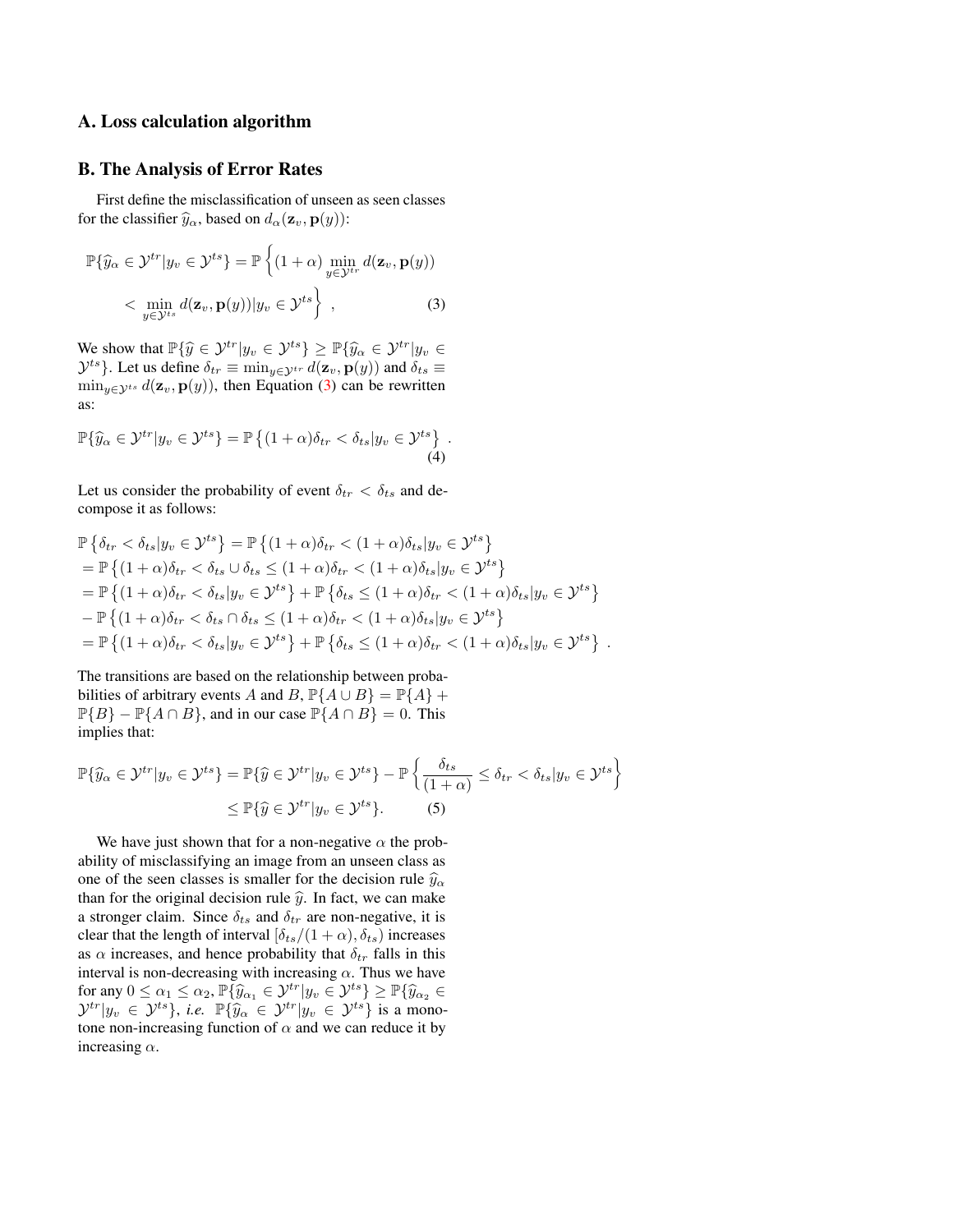Algorithm 1 Loss calculation for a single optimization iteration of the proposed method. N is the number of instances in the training set  $S^{tr}$ , B is the number of instances per batch, C is the number of classes in the train set. RANDOMSAMPLE(S, B) denotes a set of  $B$  elements chosen uniformly at random from a set  $S$ , without replacement.

**Input:** Training set  $\mathcal{S}^{tr} = \{(v_1, t_1, y_1), \dots, (v_N, t_N, y_N)\}, \lambda \in [0, 1], \kappa \in [0, 1].$ **Output:** The loss  $J(\phi, \theta)$  for a randomly sampled training batch.  $\mathcal{I} \leftarrow$  RANDOMSAMPLE $(\{1, \ldots, N\}, B)$   $\triangleright$  Select B instance indices for batch  $J_{TC}(\theta), J_{IC}(\phi) \leftarrow 0, 0$  . Initialize classification losses for  $i$  in  $I$  do  $\mathbf{z}_{v_i}, \mathbf{z}_{t_i} \leftarrow f_{\phi}(v_i), f_{\theta}(t_i)$  $\triangleright$  Embed images and texts  $\triangleright$  Image classifier probabilities  $p_I \leftarrow \text{softmax}(\mathbf{W}_I \mathbf{z}_{v_i} + \mathbf{b}_I)$ <br>  $p_T \leftarrow \text{softmax}(\mathbf{W}_T \mathbf{z}_{t_i} + \mathbf{b}_T)$ <br>  $\triangleright$  Text classifier probabilities  $p_T \leftarrow \text{softmax}(\mathbf{W}_T \mathbf{z}_{t_i} + \mathbf{b}_T)$   $\triangleright$  Text classifier probabilities  $J_{TC}(\theta) \leftarrow J_{TC}(\theta) + \frac{1}{\beta}$  crossentropy $(p_T, y_i)$   $\triangleright$  Text classification loss  $J_{IC}(\phi) \leftarrow J_{IC}(\phi) + \frac{1}{B}$  crossentropy $(p_I, y_i)$   $\triangleright$  Image classification loss end for  $J_{TR}(\phi, \theta), J_{IR}(\phi, \theta) \leftarrow 0, 0$   $\triangleright$  Initialize retrieval losses for  $i$  in  $I$  do  $J_{TR}(\phi, \theta) \leftarrow J_{TR}(\phi, \theta) + \frac{1}{B}$  $\lceil$  $d(\mathbf{z}_{v_i}, \mathbf{z}_{t_i}) + \log \sum$ j∈I  $\exp(-d(\mathbf{z}_{v_i}, \mathbf{z}_{t_j}))$ 1 . Text retrieval loss  $J_{IR}(\phi, \theta) \leftarrow J_{IR}(\phi, \theta) + \frac{1}{B}$  $\lceil$  $d(\mathbf{z}_{v_i}, \mathbf{z}_{t_i}) + \log \sum$ j∈I  $\exp(-d(\mathbf{z}_{t_i}, \mathbf{z}_{v_j}))$ 1 . Image retrieval loss end for  $J(\phi, \theta) \leftarrow \lambda J_{TR}(\phi, \theta) + (1 - \lambda)J_{IR}(\phi, \theta)$   $\triangleright$  Add retrieval loss to the total loss  $J(\phi,\theta) \leftarrow (1-\kappa)J(\phi,\theta) + \frac{\kappa}{2}$  $\triangleright$  Add classification loss to the total loss